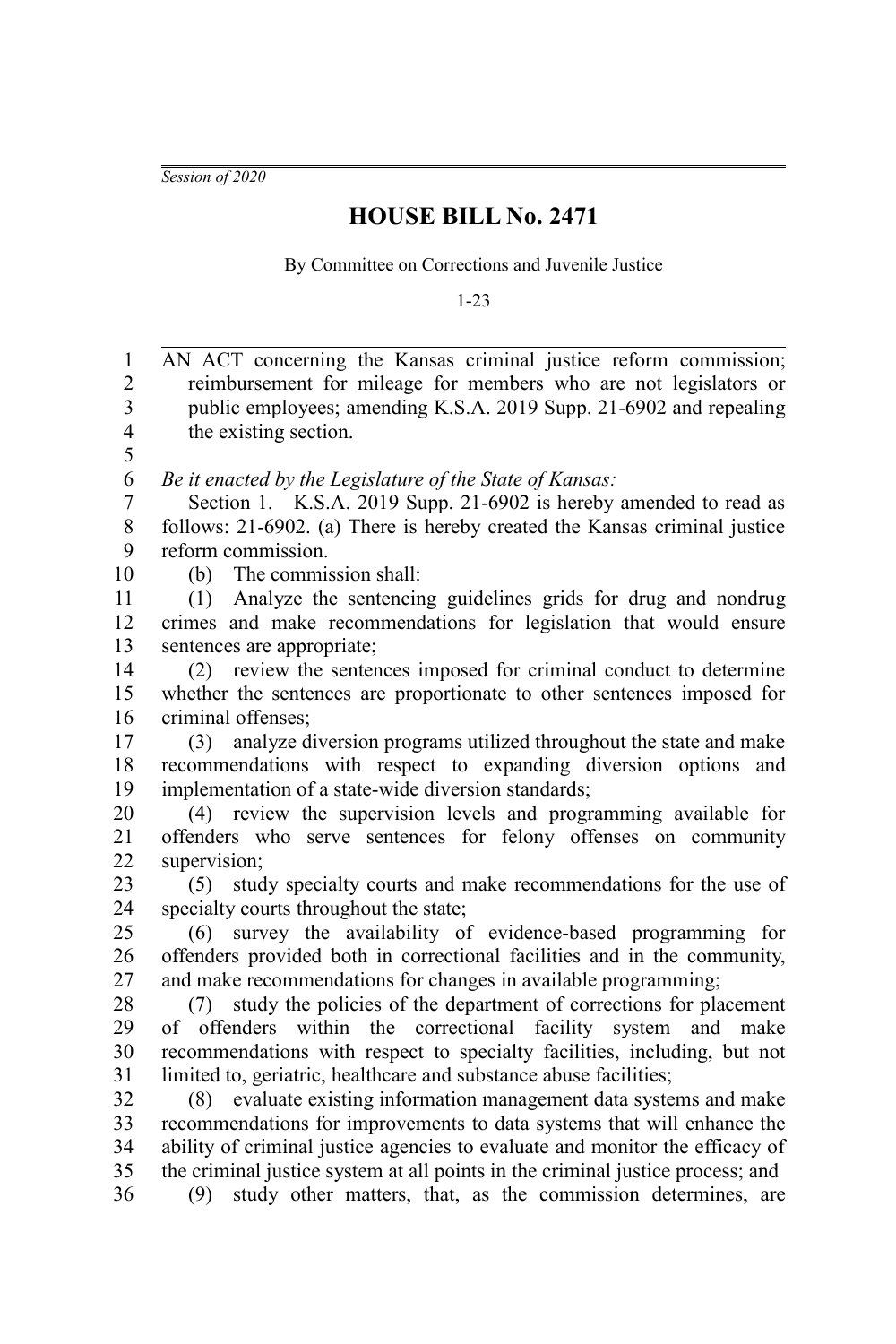justice system.

appropriate and necessary to complete a thorough review of the criminal

(1) One member of the Kansas senate appointed by the president of

(c) The commission shall be made of the following members:

the senate; (2) one member of the Kansas senate appointed by the minority leader of the senate; (3) one member of the Kansas house of representatives appointed by the speaker of the Kansas house of representatives; (4) one member of the Kansas house of representatives appointed by the minority leader of the Kansas house of representatives; (5) one member of the judicial branch court services appointed by the chief justice of the supreme court; (6) one criminal defense attorney or public defender appointed by the governor; (7) one county or district attorney from an urban area and one county attorney from a rural area appointed by the Kansas county and district attorneys association; (8) one sheriff and one chief of police appointed by the attorney general; (9) one professor of law from the university of Kansas school of law and one professor of law from Washburn university school of law, appointed by the deans of such schools; (10) one drug and alcohol addiction treatment provider who provides services pursuant to the certified drug abuse treatment program appointed by the Kansas sentencing commission; (11) one district judge appointed by the Kansas district judges association; (12) one district magistrate judge appointed by the Kansas district magistrate judges association; (13) one member representative of the faith-based community appointed by the governor; (14) one member of a criminal justice reform advocacy organization appointed by the legislative coordinating council; (15) one mental health professional appointed by the Kansas community mental health association; (16) one member representative of community corrections appointed by the secretary of corrections; and (17) the attorney general, the secretary of corrections and the executive director of the Kansas sentencing commission, or such persons' designees, shall serve as ex officio, nonvoting members of the commission. (d) Members of the commission shall be appointed before August 1, 5 6 7 8 9 10 11 12 13 14 15 16 17 18 19 20 21 22 23 24 25 26 27 28 29 30 31 32 33 34 35 36 37 38 39 40 41 42 43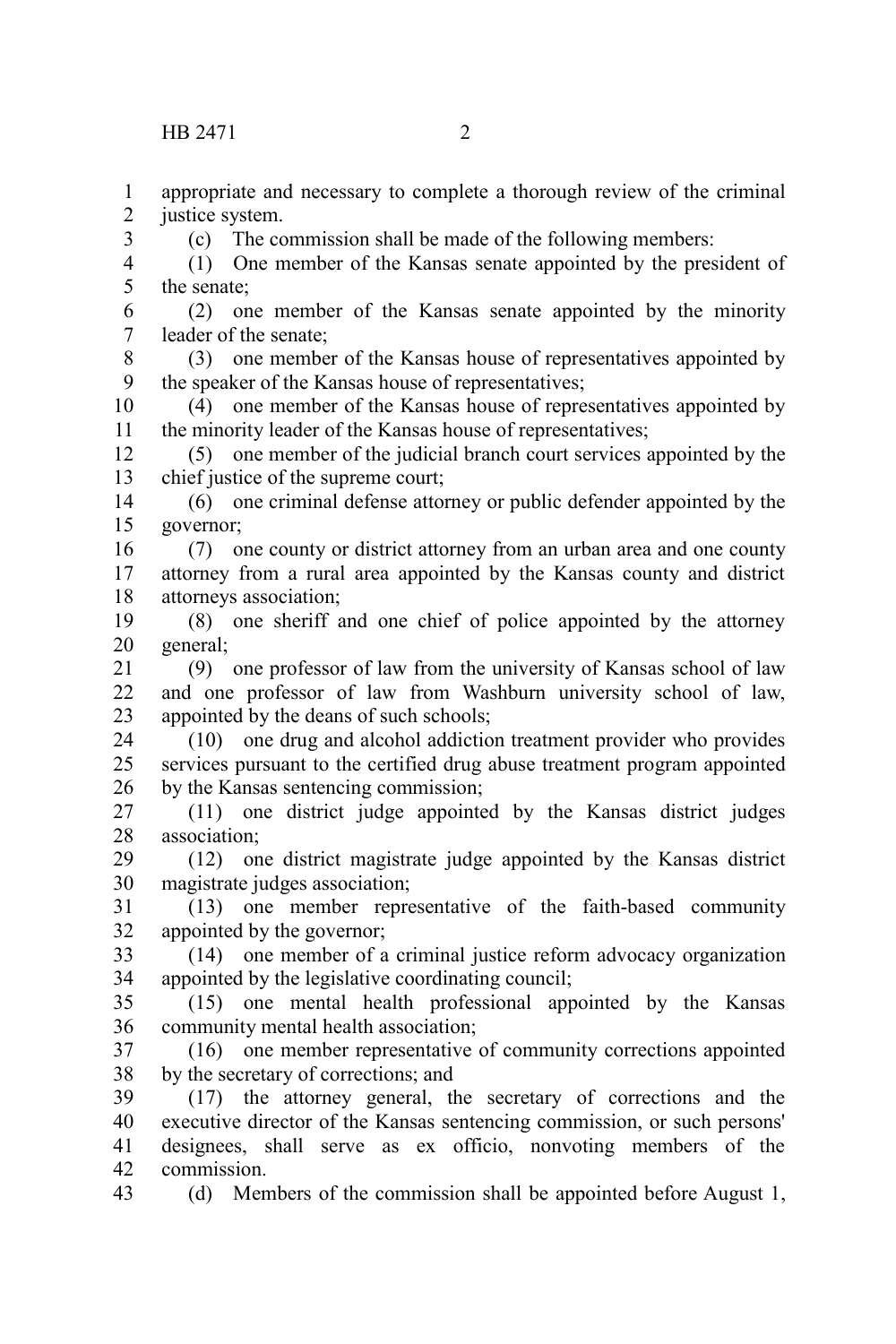2019. The appointing authorities shall provide notice of such appointments 1

to the office of revisor of statutes and the legislative research department. 2

(e) The members of the commission shall elect officers from among its members necessary to discharge its duties. The commission shall receive testimony from interested parties at public hearings to be conducted in the various geographic areas of the state. 3 4 5 6

(f) *(1)* If approved by the legislative coordinating council, legislative members of the commission attending meetings authorized by the commission shall be paid amounts for expenses, mileage and subsistence as provided in K.S.A. 75-3223(e), and amendments thereto. 7 8 9 10

*(2) Members of the commission who are not legislators or public employees shall receive mileage, tolls and parking as provided in K.S.A. 75-3223, and amendments thereto, for attendance at any meeting of the commission or any subcommittee meeting authorized by the commission.* 11 12 13 14

(g) The commission shall have the authority to organize and appoint such task forces or subcommittees as may be deemed necessary to discharge such commission's duties, including adding ex officio, nonvoting members to such task forces or subcommittees. 15 16 17 18

(h) The commission shall work with the Kansas judicial council, the department of corrections, the office of judicial administration and the Kansas sentencing commission and review studies and findings of the Kansas sentencing commission concerning proportionality of sentencing. 19 20 21 22

(i) The commission shall prepare and submit its interim report to the legislature on or before December 1, 2019. A final report and recommendations shall be submitted to the legislature on or before December 1, 2020. 23 24 25 26

(j) The staff of the office of revisor of statutes and the legislative research department shall provide such assistance as may be requested by the commission as authorized by the legislative coordinating council. 27 28 29

(k) The governor shall appoint a facilitator to assist the commission in developing a project plan and who shall assist the commission in carrying out the duties of the commission in an orderly manner. The facilitator shall work in collaboration with the commission chairperson and staff of the office of revisor of statutes and the legislative research department. The facilitator shall not be a member of the commission. The facilitator, in coordination with the office of revisor of statutes and the legislative research department, shall call the first meeting of the commission, which shall take place during August 2019. 30 31 32 33 34 35 36 37 38

*(l) For the purposes of this section, "public employee" means an employee of the state of Kansas, any employee of a city incorporated under the laws of the state of Kansas or any employee of a county, township, school district or other political subdivision of the state of Kansas.* 39 40 41 42 43